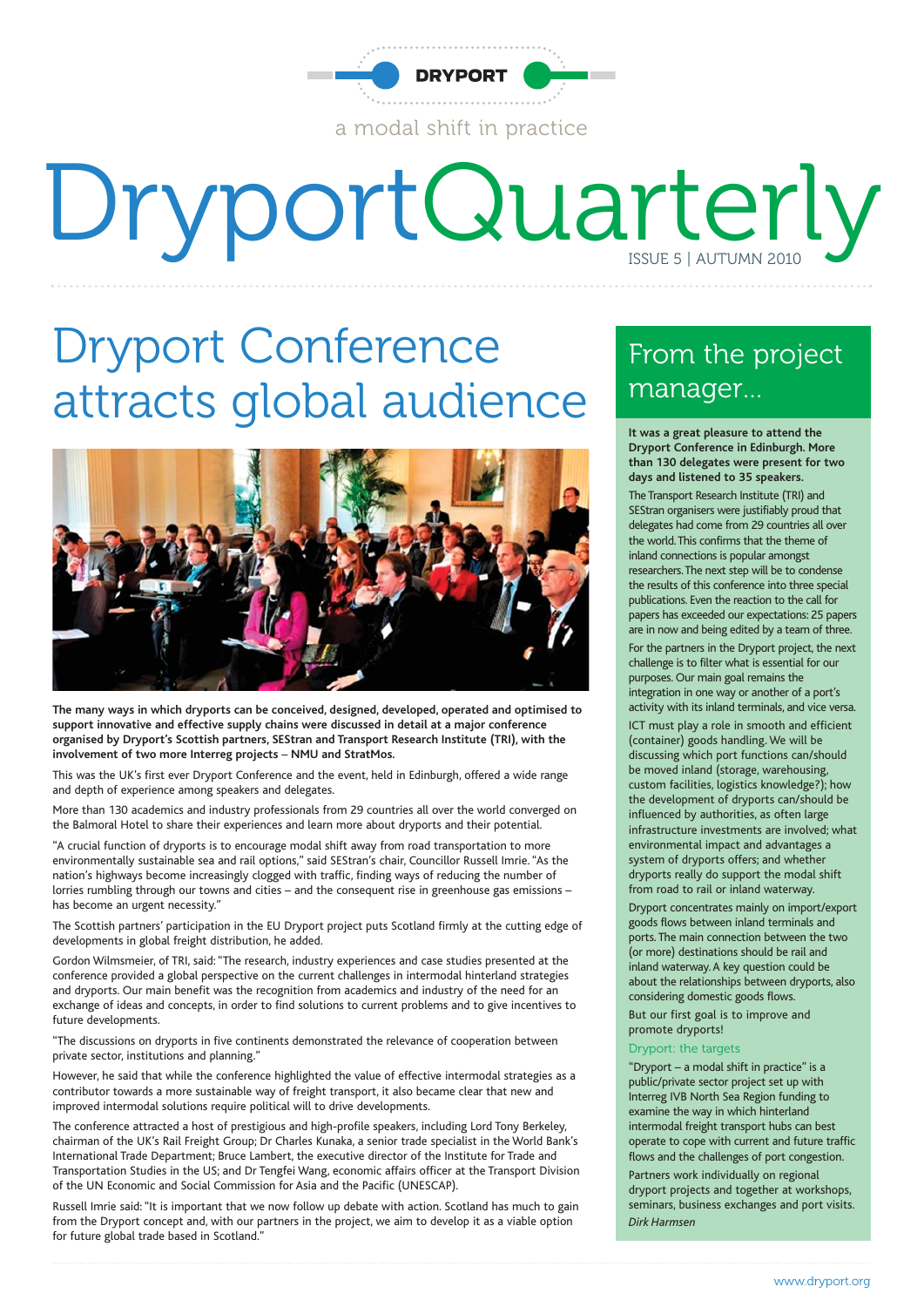## Melbourne learns dryport lessons

**The Dryport Conference attracted very specific interest from Melbourne, in Australia, where plans are being discussed to set up a network of dryports to ease pressure on the port.**

Among the delegates at Edinburgh was Mark Curry, – freight network planning director in Victoria Department of Transport's freight, logistics and marine division.

Throughput at Melbourne, the biggest container port in Australia, is approaching 2.5 million teu and congestion is already an issue. However, volumes are forecast to increase to 8 million teu by 2035, says a discussion paper, 'Shaping Melbourne's Freight Future'. It is expected that more than 80% of that will be heading through inner suburban Melbourne to and from locations within the metropolitan area.

"Eighty per cent of containers through the port stay within 30-40 kms of the port, so there is a big distribution task," said Mr Curry."And the port is right in the centre of the city, which is getting increasingly congested.We are looking to develop three hubs around the fringes, for short-haul delivery.'

Extensive consultations are ongoing and a final position paper and implementation plan will be ready mid 2011, he said.

As well as attending the Edinburgh conference, Mr Curry took the opportunity to visit dryports and inland terminals in the UK and elsewhere in Europe, to learn about common issues.

"The trick for us is working out what should the public sector invest in and what is the private sector best placed to do," he said.

Three sites have been identified for Melbourne's proposed intermodal hubs, which would be served by a mix of rail and road. Already there have been local trials using Australia's unique high-productivity "Super B double" trucks, which carry two 40 ft containers each.



*Mark Curry* | Freight Network Planning Director



*Stewart Stevenson (right), until recently the Scottish Minister for Transport, Infrastructure and Climate Change, met partners in the Dryport project on the evening before the opening of the Edinburgh conference. Mr Stevenson welcomed the partners to the City Chambers for a dinner buffet and discussions about the aims and aspirations of the EU Dryport project. He emphasised in his speech that the climate change aspect should be considered in every policy decision, not the least in transport.*

### Dryports: an economic necessity in emerging markets

**New figures released in October suggest that by 2030 the EM7 (emerging market countries) will outdo the G7 economies by 37%, said Raghu Dayal, of the Asian Institute of Transport Development. "That throws up huge challenges and the need for these countries to develop their economies."**

The development of dryports in the hinterland is an economic necessity for these markets – there is no choice, he said.

"Goods have to move from origin to destination through a seamless transport system; if it is seamless and door-to-door, then in order to get optimal benefits, it is essential that a port uses ICDs (inland container depots) and CFSs (container freight stations), he said.

There are about 135 dryports operational in India and the country's gateway ports are leaning more and more on such facilities, which can enhance container terminals, said Mr Dayal.

ICDs and CFCs have been set up by railway operators, warehousing companies, shipping lines and logistics operators, among others.

Mr Dayal described India's rail capacity as the country's 'Achilles heel'. India is a country with rising disposable incomes and particularly a younger generation with money to spend, he said. Growing consumption is leading to higher container volumes, and so the pressure increases on the transport infrastructure network.

"Ports and dryports need to brace for huge growth. Gateway ports need to expand and modernise – quantitatively as well as qualitatively," he said.

His views were echoed by Girish Gujar, a visiting lecturer at the Hong Kong Polytechnic University who is also pursuing his PhD at the centre for Maritime Economics and Logistics at the Erasmus University, Rotterdam.

"By 2014, India will require 6 million teu additional capacity," he said. "Three ports are handling 90% of Indian cargo. Huge investments are required to create the necessary infrastructure. The role of dryports is definitely extremely important in the country's international trade."

Mr Gujar outlined the 'eco-DEA' model developed to calculate the efficiency and carbon emissions of

dryports or inland terminals and identify the most efficient from a carbon point of view.

"Analysis based on this new model gave a clear signal that the negative impact originating from the transportation process cannot be ignored," he said. He described climate change as an elephant in the room, and said there was 'wilful ignoring' of that elephant.

Delegates also heard from Vaibhav Shah, of CONCOR, the organisation set up to promote, provide and manage multimodal transport in India.

Issues faced by Indian shippers included high port charges, archaic labour laws and minimum standards and productivity, he said. Transport patterns mean a high number of empty containers moving on the country's roads, adding further cost.

He called for more flexibility in relation to labour laws, and said there was a need to improve worker awareness and link wages with motivation.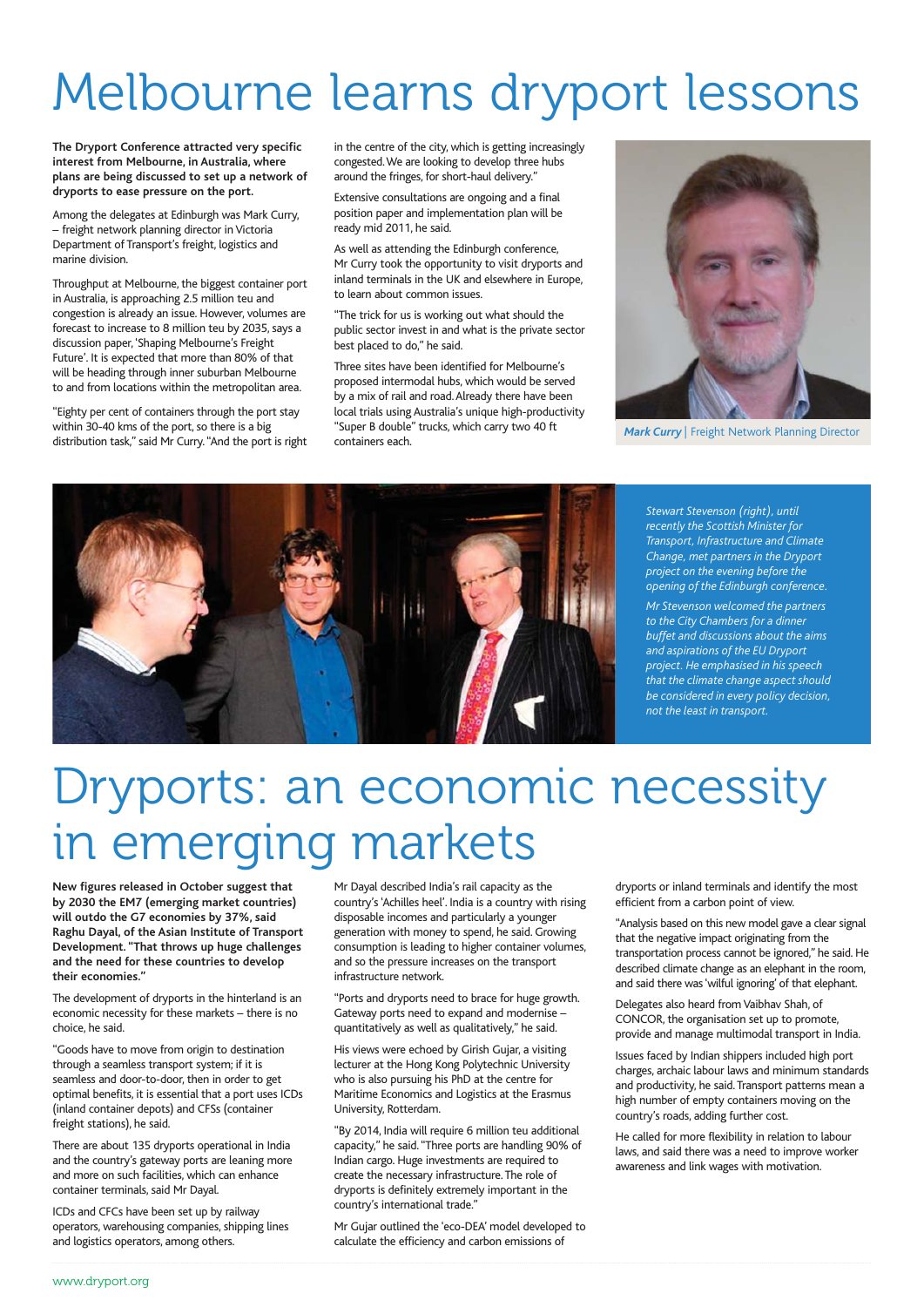# Which pearl is prettiest?

**It is hard to explain to the man in the street about transportation – even though it is what their very lifestyle depend on, said Bruce Lambert, executive director of the Institute for Trade and Transportation Studies in the US.**

He discussed how shippers make their choices in the US – while there are clearly captive areas for the West Coast and East Coast ports, Mr Lambert showed the large circle in the middle of the country that is essentially up for grabs as far as ports and logistics providers are concerned – "everyone is aiming for this area".

However, he said, while logistics and supply chain operators focus on the best solutions, there remains the 'damn truck' syndrome among the general public.

"Everybody wants logistics in the US. It's like everyone wants to go to heaven, but nobody is lining up to die. And the 2035 forecast of freight in the southeast US shows we will be handling more trucks then than total freight volumes now. Will we choke on the congestion first?"

"In many ways, we are still stuck on 'my pearl is the prettiest'. We need to look at the entire string of pearls; we want ongoing profitable relationships where everybody wins."

There is the added challenge of being constrained by decisions made in the past – take low bridges, for example.

"We all agree that these things are important," said Mr Lambert. "But there are three groups not listening to us. First, the shippers – they are too busy. Second, the general public – which doesn't understand transportation at all. And third, the public decision-makers are not listening.'

A supply chain is like a string of pearls, where each pearl creates value, he said. An effective supply chain needs each 'pearl' – including the ship, the port, the Customs agency, the terminal and so on. "But in many ways, we are still stuck on 'my pearl is the prettiest'. We need to look at the entire string of pearls; we want ongoing profitable relationships where everybody wins."



# Viability and reliability

**Political and other changes can have serious implications for the viability of a dryport, said Charles Kunaka of the World Bank.**

Dr Kunaka, who is based in Washington, but has 20 years' experience working on regional transport issues in Africa, described how the World Bank and other donors funded a project to give Malawi shippers access to Dar es Salaam.

In the 1980s, Malawi relied predominantly on routes through Mozambique for access to the sea, and therefore world markets – but then civil war in Mozambique cut off those routes and the alternative, Durban, involved 3,500 kms of overland transport.

The solution was the construction of a dryport at Mbeya in Tanzania, close to the Malawi border and 1,300 kms from the seaport of Dar es Salaam.

By 1994, 40% of Malawi traffic was passing through this dryport – then the routes through Mozambique reopened and volumes plummeted as traffic switched back to alternative routes almost overnight.

Dr Kunaka highlighted some of the considerable challenges involved in African logistics – illustrating his point with pictures of a dryport in Tanzania covered in grass, and another dryport holding just six containers.

"We have to deal with small volumes of traffic in many of these countries and the poor performance of the railways," he said. "90-plus per cent of traffic is moved by road in most African countries. Because of that we have serious problems at the border posts – go into Google Earth and you can see the queues of trucks waiting to go through." There can be as many as 18 government agencies involved in border post inspections, he added, and while Customs are now generally computerised, "other agencies are not and are still using Flintstones-type technology".

In Africa generally, exports tend to go out through one route and imports come in through another, leading to a lot of empty running in both directions. There is also the challenge of serving the high number of SMEs, shipping small-scale volumes.

Dr Kunaka highlighted the need to tackle constraints along the supply chain corridor and added: "You have to be careful you are not simply shifting a problem from one place to another. Look at how the whole corridor is performing, rather than just one section."

That includes issues such as rail compatibility. The City Deep inland port serving the North-South Corridor in Southern Africa handles approximately 200,000 teu a year, but has the capacity to handle four times that, he said. "But there are problems with changing locos at borders – that is one reason why cargo by rail is declining."

Dr Kunaka said reliability was more important even than cost or time. He concluded: "Assessment of dryports really needs to focus on logistics costs and we need to look at the chain as a whole: maritime, cost and reliability, and reliability is emerging as the major issue.